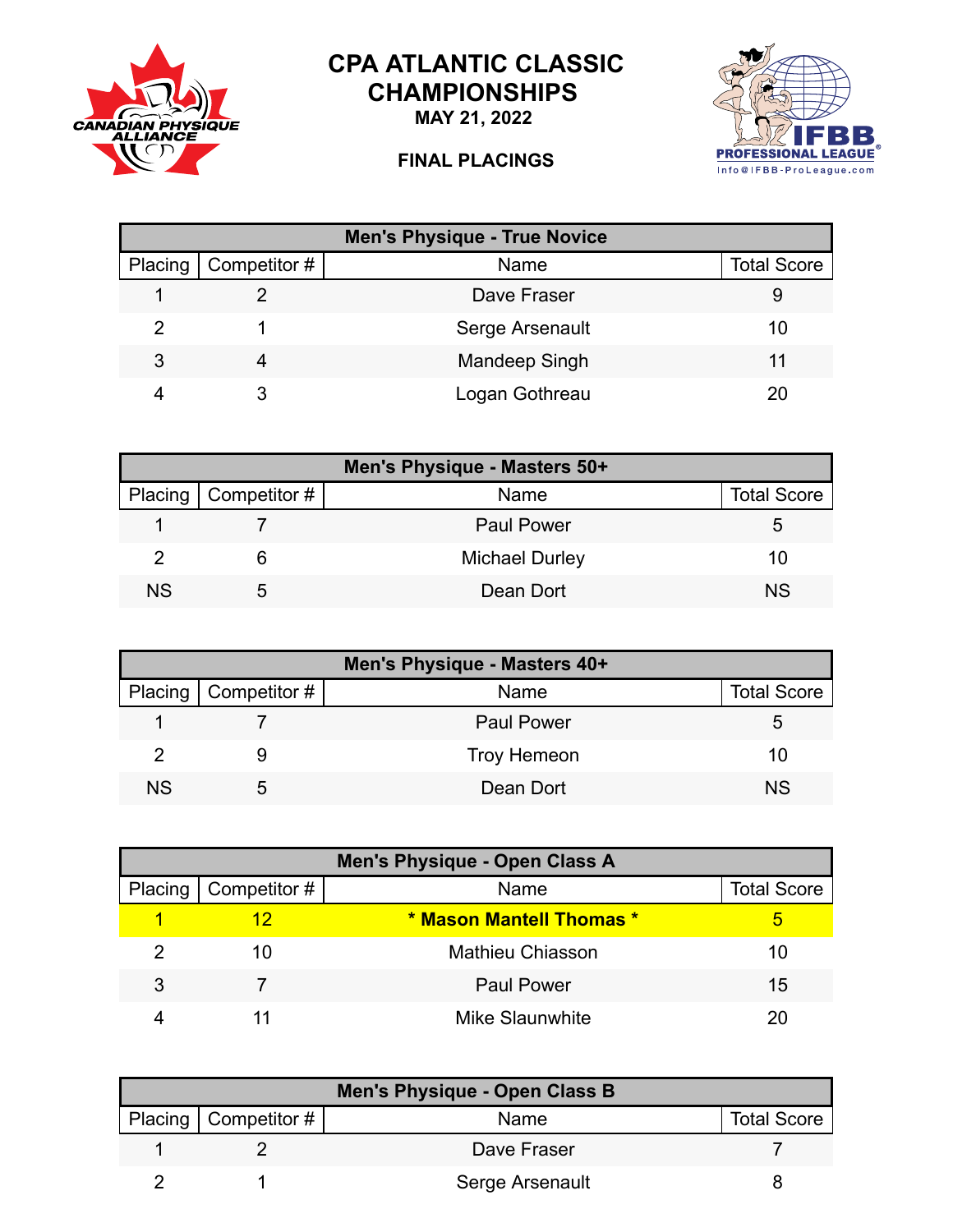| Men's Physique - Open Class C |                        |                       |                    |  |
|-------------------------------|------------------------|-----------------------|--------------------|--|
|                               | Placing   Competitor # | Name                  | <b>Total Score</b> |  |
|                               |                        | Mandeep Singh         |                    |  |
|                               |                        | <b>Troy Hemeon</b>    | 10                 |  |
|                               |                        | <b>Michael Durley</b> | 15                 |  |

| <b>Women's Physique - Open</b> |                              |                       |                    |  |
|--------------------------------|------------------------------|-----------------------|--------------------|--|
|                                | Placing $\vert$ Competitor # | <b>Name</b>           | <b>Total Score</b> |  |
|                                | 15                           | <b>Memory Seymour</b> | G                  |  |
|                                | 14                           | <b>Steph Guay</b>     | 10                 |  |
| 3                              |                              | <b>Annette Ellis</b>  | 15                 |  |

|                      | <b>Men's Classic Physique - True Novice</b> |                      |                    |  |  |
|----------------------|---------------------------------------------|----------------------|--------------------|--|--|
| Placing <sup>1</sup> | $\mid$ Competitor #                         | Name                 | <b>Total Score</b> |  |  |
|                      | 16                                          | <b>Chris Green</b>   | 6                  |  |  |
|                      | 17                                          | <b>Bern Richard</b>  | 9                  |  |  |
| 3                    |                                             | Logan Gothreau       | 15                 |  |  |
|                      | 18                                          | <b>Ethan Scouten</b> |                    |  |  |

| Men's Classic Physique - Open Class A |                        |                     |                    |  |
|---------------------------------------|------------------------|---------------------|--------------------|--|
|                                       | Placing   Competitor # | Name                | <b>Total Score</b> |  |
|                                       |                        | * Chris Green *     |                    |  |
|                                       | 20                     | Devon Adams         |                    |  |
|                                       |                        | <b>Bailey Stone</b> | 15                 |  |

| Men's Classic Physique - Open Class B |                     |                    |  |  |
|---------------------------------------|---------------------|--------------------|--|--|
| Placing   Competitor $#$              | Name                | <b>Total Score</b> |  |  |
|                                       | <b>Bern Richard</b> |                    |  |  |
|                                       | Alexandre LaFontant |                    |  |  |

| Men's Classic Physique - Open Class C |                        |                |                    |  |
|---------------------------------------|------------------------|----------------|--------------------|--|
|                                       | Placing   Competitor # | <b>Name</b>    | <b>Total Score</b> |  |
|                                       |                        | Jordan Bronson |                    |  |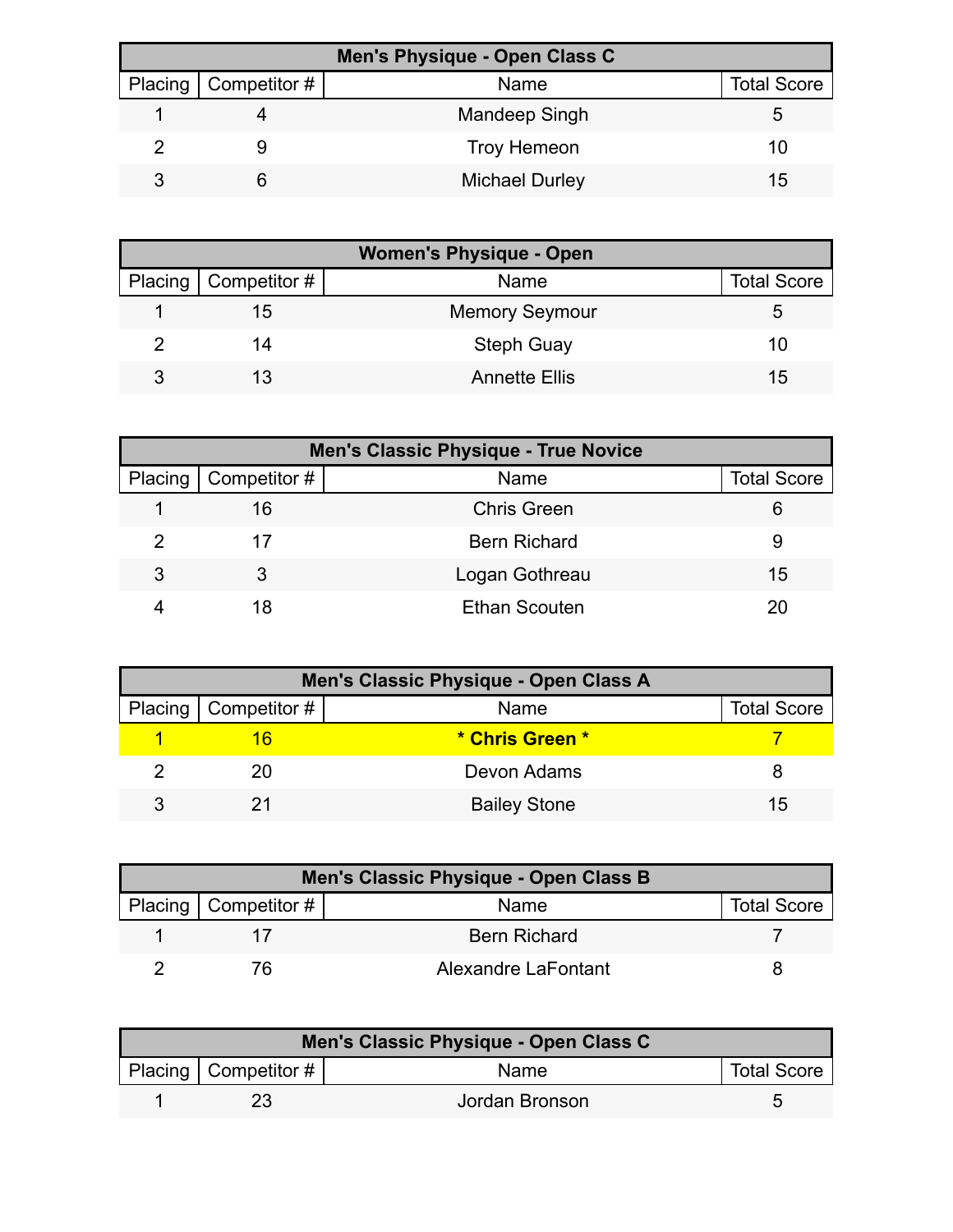| <b>Men's Bodybuilding - True Novice</b> |                        |                     |                    |
|-----------------------------------------|------------------------|---------------------|--------------------|
|                                         | Placing   Competitor # | Name                | <b>Total Score</b> |
|                                         | 25                     | Alexander Pace      |                    |
|                                         | 24                     | Kristian Horncastle | 11)                |

| Men's Bodybuilding - Masters 40+ |                        |                      |                    |  |
|----------------------------------|------------------------|----------------------|--------------------|--|
|                                  | Placing   Competitor # | Name                 | <b>Total Score</b> |  |
|                                  | 26                     | <b>Mario Cormier</b> |                    |  |

| Men's Bodybuilding - Open Lightweight |                           |               |                    |  |
|---------------------------------------|---------------------------|---------------|--------------------|--|
|                                       | Placing   Competitor $\#$ | Name          | <b>Total Score</b> |  |
|                                       |                           | Joshua Thorne |                    |  |

| Men's Bodybuilding - Open Light Heavyweight |                              |                      |                    |  |
|---------------------------------------------|------------------------------|----------------------|--------------------|--|
|                                             | Placing $\vert$ Competitor # | Name                 | <b>Total Score</b> |  |
|                                             | 26                           | <b>Mario Cormier</b> |                    |  |
|                                             | 76                           | Alexandre LaFontant  | 10                 |  |
| 3                                           | 25                           | Alexander Pace       | 15                 |  |

| <b>Men's Bodybuilding - Open Heavyweight</b> |                        |                |                    |  |
|----------------------------------------------|------------------------|----------------|--------------------|--|
|                                              | Placing   Competitor # | Name           | <b>Total Score</b> |  |
|                                              | 29                     | * Dana Baker * | b                  |  |
|                                              | 30                     | Jonah Doucette | 11                 |  |
| 3                                            | 23                     | Jordan Bronson | 14                 |  |
|                                              | 28                     | Colin Poole    | 20                 |  |

| Women's Bikini - Goddess Class A |              |                         |                    |  |
|----------------------------------|--------------|-------------------------|--------------------|--|
| Placing                          | Competitor # | Name                    | <b>Total Score</b> |  |
|                                  | 34           | Vanessa Hickey          | 8                  |  |
| 2                                | 36           | <b>Brittany Thomas</b>  | 9                  |  |
| 3                                | 35           | Venesa Speranza         | 15                 |  |
| 4                                | 31           | Tara Daye Blackmore     | 19                 |  |
| 5                                | 33           | <b>Jessie Ellsworth</b> | 27                 |  |
| 6                                | 32           | <b>Ginette Despres</b>  | 28                 |  |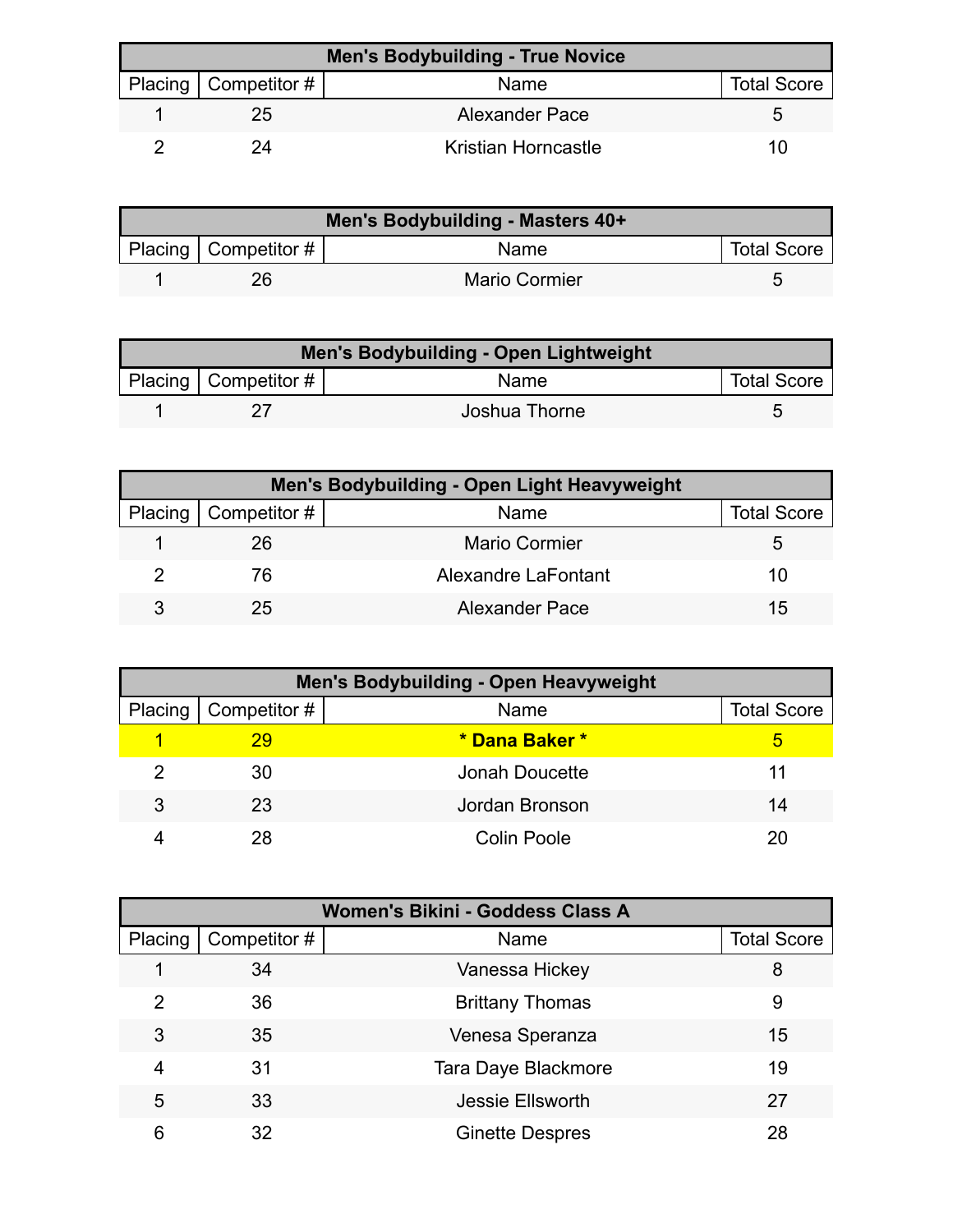| <b>Women's Bikini - Goddess Class B</b> |              |                       |                    |  |
|-----------------------------------------|--------------|-----------------------|--------------------|--|
| Placing                                 | Competitor # | Name                  | <b>Total Score</b> |  |
| 1                                       | 39           | * Tiffany Laing *     | 6                  |  |
| 2                                       | 38           | Marissa Gorjizadeh    | 9                  |  |
| 3                                       | 40           | <b>Chelsey Murray</b> | 15                 |  |
| 4                                       | 41           | Katie Sturgeon        | 23                 |  |
| 5                                       | 42           | Kathryn Woods         | 26                 |  |
| 6                                       | 37           | <b>Brandy Foley</b>   | 27                 |  |

| Women's Bikini - Goddess Class C |              |                         |                    |
|----------------------------------|--------------|-------------------------|--------------------|
| Placing                          | Competitor # | Name                    | <b>Total Score</b> |
|                                  | 45           | <b>Annelle Petitpas</b> | 5                  |
| 2                                | 46           | <b>Bethany Rideout</b>  | 12                 |
| 3                                | 43           | Alyssa Fraser           | 14                 |
| 4                                | 44           | Daniella Lamanna        | 20                 |
| 5                                | 47           | Jennifer Rose           | 24                 |
| 6                                | 48           | Jenna Young             | 30                 |

| <b>Women's Bikini - True Novice</b> |              |                       |                    |
|-------------------------------------|--------------|-----------------------|--------------------|
| Placing                             | Competitor # | Name                  | <b>Total Score</b> |
|                                     | 53           | Megan Urquhart        | 5                  |
| 2                                   | 49           | <b>Allie Cantwell</b> | 11                 |
| 3                                   | 52           | <b>Kelsey Tucker</b>  | 14                 |
| 4                                   | 51           | <b>Ashley Mooney</b>  | 22                 |
| 5                                   | 50           | Dan Chen              | 23                 |

| Women's Bikini - Masters 45+ |                        |                     |                    |  |
|------------------------------|------------------------|---------------------|--------------------|--|
|                              | Placing   Competitor # | Name                | <b>Total Score</b> |  |
|                              | 37                     | <b>Brandy Foley</b> | ა                  |  |
| 2                            | 55                     | Angelia Mackay      | 10                 |  |
| 3                            | 75                     | <b>Erin Moser</b>   | 15                 |  |
|                              | 54                     | Pamela Baker        |                    |  |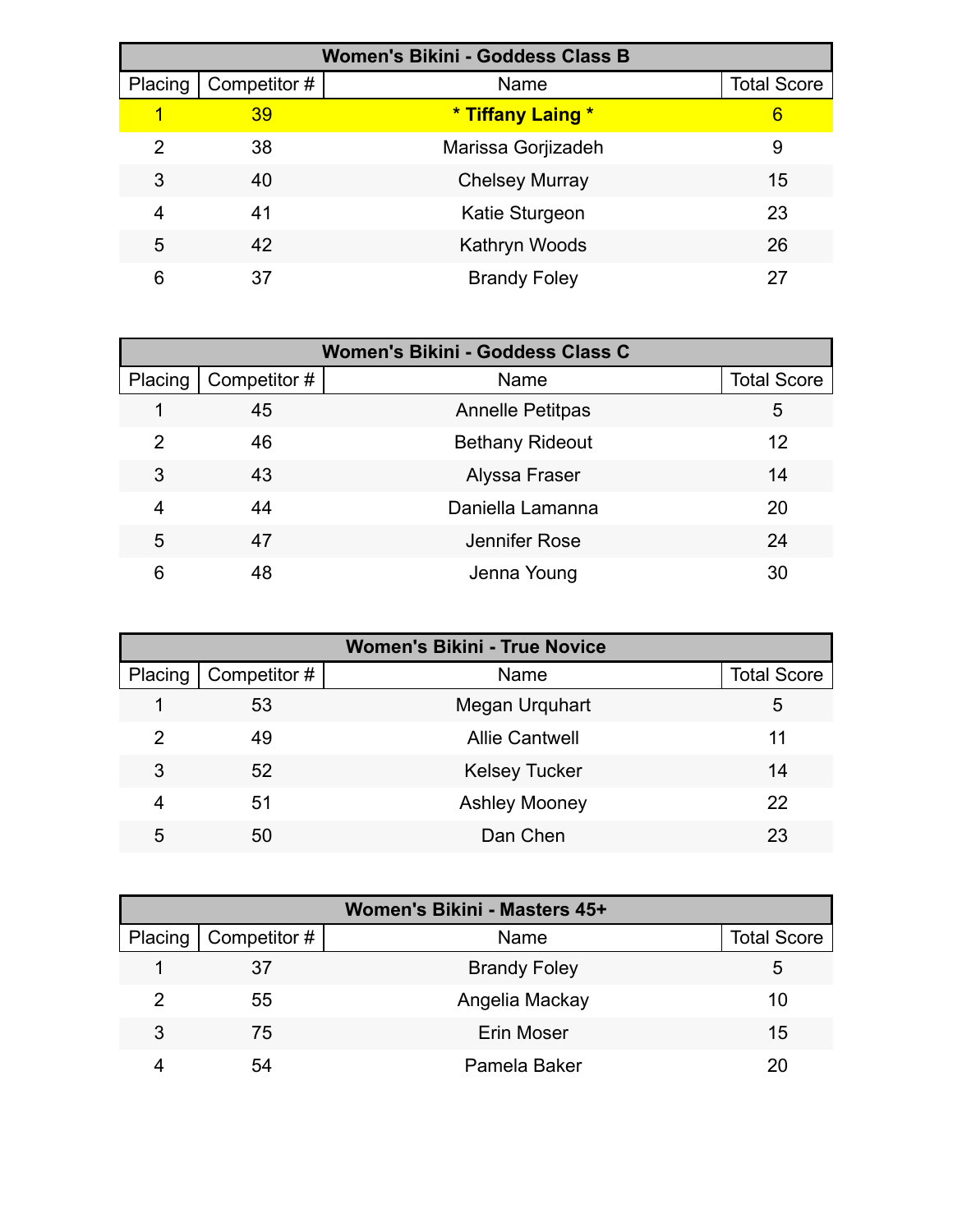| Women's Bikini - Masters 35+ |              |                          |                    |  |
|------------------------------|--------------|--------------------------|--------------------|--|
| Placing                      | Competitor # | Name                     | <b>Total Score</b> |  |
|                              | 47           | Jennifer Rose            | 5                  |  |
| 2                            | 75           | Erin Moser               | 15                 |  |
| 3                            | 57           | <b>Pamela Mcallister</b> | 18                 |  |
| 4                            | 32           | <b>Ginette Despres</b>   | 21                 |  |
| 5                            | 50           | Dan Chen                 | 22                 |  |
| 6                            | 33           | <b>Jessie Ellsworth</b>  | 24                 |  |
|                              | 54           | Pamela Baker             | 35                 |  |

| Women's Bikini - Open Class B |                        |                       |                    |  |
|-------------------------------|------------------------|-----------------------|--------------------|--|
|                               | Placing   Competitor # | Name                  | <b>Total Score</b> |  |
|                               | 35                     | Venesa Speranza       | :C                 |  |
|                               | 49                     | <b>Allie Cantwell</b> | 10                 |  |
|                               | 75                     | Erin Moser            | 15                 |  |

| Women's Bikini - Open Class C |              |                         |                    |
|-------------------------------|--------------|-------------------------|--------------------|
| Placing                       | Competitor # | Name                    | <b>Total Score</b> |
|                               | 34           | Vanessa Hickey          | 5                  |
| 2                             | 59           | <b>Martine Allain</b>   | 12                 |
| 3                             | 41           | Katie Sturgeon          | 14                 |
| 4                             | 42           | Kathryn Woods           | 22                 |
| 5                             | 60           | Jessica Beliveau        | 24                 |
| 6                             | 61           | Stephanie Mackay        | 28                 |
|                               | 33           | <b>Jessie Ellsworth</b> | 35                 |

| Women's Bikini - Open Class D |                        |                    |                    |  |
|-------------------------------|------------------------|--------------------|--------------------|--|
|                               | Placing   Competitor # | Name               | <b>Total Score</b> |  |
|                               | 38                     | Marissa Gorjizadeh | G                  |  |
|                               | 55                     | Angelia Mackay     | 10                 |  |
|                               | 50                     | Dan Chen           | 15                 |  |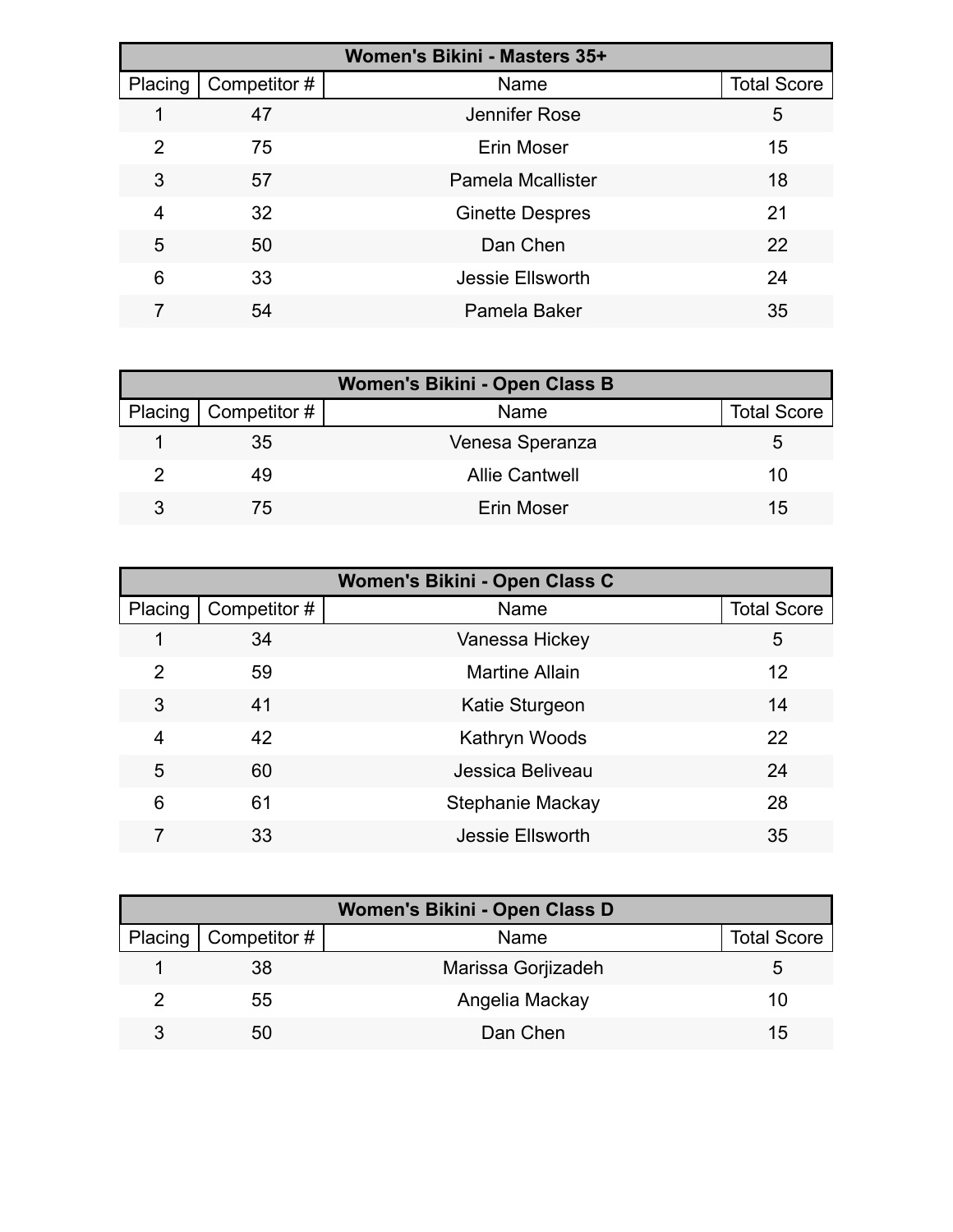| Women's Bikini - Open Class E |              |                         |                    |  |
|-------------------------------|--------------|-------------------------|--------------------|--|
| Placing                       | Competitor # | Name                    | <b>Total Score</b> |  |
|                               | 39           | * Tiffany Laing *       | 6                  |  |
| $\mathcal{P}$                 | 45           | <b>Annelle Petitpas</b> | 9                  |  |
| 3                             | 43           | Alyssa Fraser           | 16                 |  |
| 4                             | 44           | Daniella Lamanna        | 21                 |  |
| 5                             | 47           | Jennifer Rose           | 23                 |  |
| 6                             | 48           | Jenna Young             | 30                 |  |
|                               | 52           | <b>Kelsey Tucker</b>    | 35                 |  |

| Women's Bikini - Open Class F |                              |                        |                    |  |
|-------------------------------|------------------------------|------------------------|--------------------|--|
|                               | Placing $\vert$ Competitor # | Name                   | <b>Total Score</b> |  |
|                               | 46                           | <b>Bethany Rideout</b> | :5                 |  |
| າ                             | 53                           | Megan Urquhart         | 10                 |  |
| 3                             | 51                           | <b>Ashley Mooney</b>   | 15                 |  |

| <b>Women's Wellness - True Novice</b> |                           |                     |                    |  |
|---------------------------------------|---------------------------|---------------------|--------------------|--|
|                                       | Placing   Competitor $\#$ | <b>Name</b>         | <b>Total Score</b> |  |
|                                       | 63                        | Dominique Montreuil |                    |  |

| Women's Wellness - Masters 35+ |                          |                      |                    |  |
|--------------------------------|--------------------------|----------------------|--------------------|--|
|                                | Placing   Competitor $#$ | <b>Name</b>          | <b>Total Score</b> |  |
|                                | 64                       | <b>Crystal Davis</b> |                    |  |

| Women's Wellness - Open Class A |              |                            |                    |  |
|---------------------------------|--------------|----------------------------|--------------------|--|
| Placing                         | Competitor # | Name                       | <b>Total Score</b> |  |
| 1                               | 36           | * Brittany Thomas *        | 5                  |  |
|                                 | 59           | <b>Martine Allain</b>      | 10                 |  |
| 3                               | 64           | <b>Crystal Davis</b>       | 15                 |  |
|                                 | 63           | <b>Dominique Montreuil</b> | 20                 |  |

| <b>Women's Wellness - Open Class B</b> |                          |                       |                    |  |
|----------------------------------------|--------------------------|-----------------------|--------------------|--|
|                                        | Placing   Competitor $#$ | Name                  | <b>Total Score</b> |  |
|                                        | 40                       | <b>Chelsey Murray</b> |                    |  |
|                                        | 68                       | Karine Comeau         | 10                 |  |